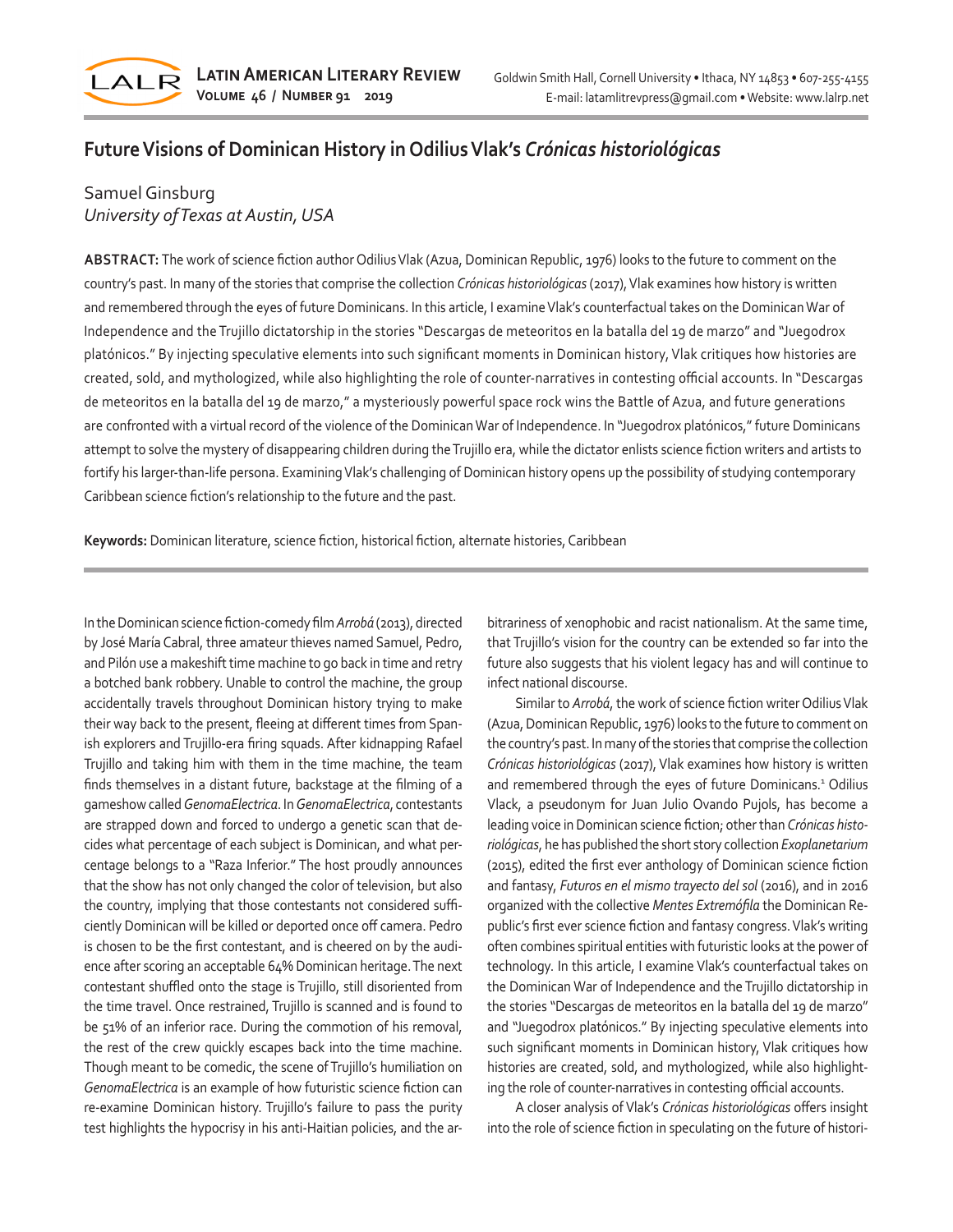cal discourse. This article begins with a theoretical discussion on the genres of historical fiction and alternate history, examining their abilities to contest dominant narratives both globally and in Latin American and Caribbean contexts. Next, I engage in close readings of the two previously mentioned short stories, focusing on how heroes are created, histories are commercialized, and new technologies open up spaces for remembrance and mourning. In "Descargas de meteoritos en la batalla del 19 de marzo," a mysteriously powerful space rock wins the Battle of Azua, and future generations are confronted with a virtual record of the violence of the Dominican War of Independence. In "Juegodrox platónicos," future Dominicans attempt to solve the mystery of disappearing children during the Trujillo era, while the dictator enlists science fiction writers and artists to fortify his larger-than-life persona. Examining Vlak's challenging of Dominican history opens up the possibility of studying contemporary Caribbean science fiction's relationship to the future and the past.

Besides highlighting and examining Vlak's particular literary achievements, another motive behind this project is to begin to fill a gap in recent scholarship on science fiction from the Spanishspeaking Caribbean. While this subfield has seen a recent increase in attention, scholarly work still tends to focus on work from Cuba, and to a lesser extent on Puerto Rico. Despite the achievements of Vlak and his contemporaries, scholarship of Dominican science fiction tends to focus on just two texts: Rita Indiana Hernández's 2015 novel *La mucama de Omicunlé* (Merced Hernández, 2017; Garrido Castellano, 2017; Pacheco 2017), and Junot Díaz's 2012 short story "Monstro" (González, 2015; Quesada, 2016). Vlak himself has added to the scholarship on Dominican science fiction, particularly with his prologue to *Futuros en el mismo trayecto del sol*, "Un país en el mismo trayecto del futuro," and his 2015 essay "Ciencia ficción y fantasía dominicana: Más ficción y fantasía que realidad," in the Spanish science fiction magazine *Tiempos Oscuros*. Still, there is much more work to be done in the rigorous study of particular Dominican science fiction texts, and this article's analysis of Vlak's work attempts to call attention to and jumpstart this process. However, in order to better understand Vlak's contributions, it is important to first understand the ways in which the alternate history as a genre can challenge narratives of linearity and predetermination within official histories.

### **Historical Fiction and Alternate Histories**

Besides the Trujillo regime and the Battle of Azua, the stories of *Crónicas historiológicas* feature references to many other historical moments and figures, including President Joaquín Balaguer, the 1655 attempted siege of the colonial city of Santo Domingo by British forces, and the 1842 Cap-Haïten earthquake. Though often mixed with supernatural elements, Vlak's science fiction remains firmly based in Dominican (and occasionally Haitian) history. In a 2016 interview, Vlak was asked if all of the historical references in his work meant that he spent much time doing research. The author affirmed that it did, and added:

Hay alguna información histórica que tú no la consigues ni en Wikipedia ni en la Web…Tienes que ir a una biblioteca y dedicar dos o tres horas leyendo; toma su tiempo… Pero aunque leas un libro, tú en realidad explotas el 10% de esa lectura en tu propuesta creativa, en tu cuento, en tu novela; solamente una fracción de minutas, de esa totalidad, de ese todo que tú captaste. (Cana)

Going beyond Wikipedia-level historical knowledge and dedicating so much time to research with admittedly little payoff, Vlak exhibits a commitment to maintaining points of historical accuracy within his alternate histories. That only a small percentage of the research makes it on a page shows the complexities of constructing a world based on counterfactuals. The reliance on the historical record is key; as media scholar Matt Hills (2009) writes, science fiction's "use of counterfactuals is hence one way in which it can destabilize ontological perspectives and compel readers to see 'real' histories in different, perhaps more critical ways" (437). By playing with the reader's general identification with historical events or figures, Vlak is able to both feed and disrupt their narrative expectations.

More than a reorganization of facts, historical fiction has the ability to question the ways in which the past is institutionalized and archived. In her work on contemporary Latin American historical novels, literary scholar Cecilia M. T. López Badano (2010) signals a new tendency within the genre to produce texts that "sitúan el discurso histórico como un componente más de la construcción especulativa de la historia" (217). López Badano also notes that one way in which Latin American authors have highlighted the constructed nature of history is to include improbable causal relations and ruptures in time (217). Another effect of the fictionalization of history is the recognition of underrepresented or non-canonical stories and perspectives. As literary scholar Magdalena Perkowska (2008) writes on the new Latin American historical novel:

La nueva función de la historiografía y de la novela histórica consistiría en explorar las discontinuidades e intersecciones obliteradas por el proyecto de la modernidad, recorrer las brechas sociales y recuperar la diversidad del pasado para buscar raíces históricas de las heterogeneidades y racionalidades diferenciadoras del presente. Si se admite el presente como una realidad contradictoria, entonces la indagación del pasado no tiene que ver con la legitimización de ese presente, sino con el reconocimiento histórico de las incoherencias y discontinuidades en el tejido social. (105)

Historical fiction can destabilize popular understandings of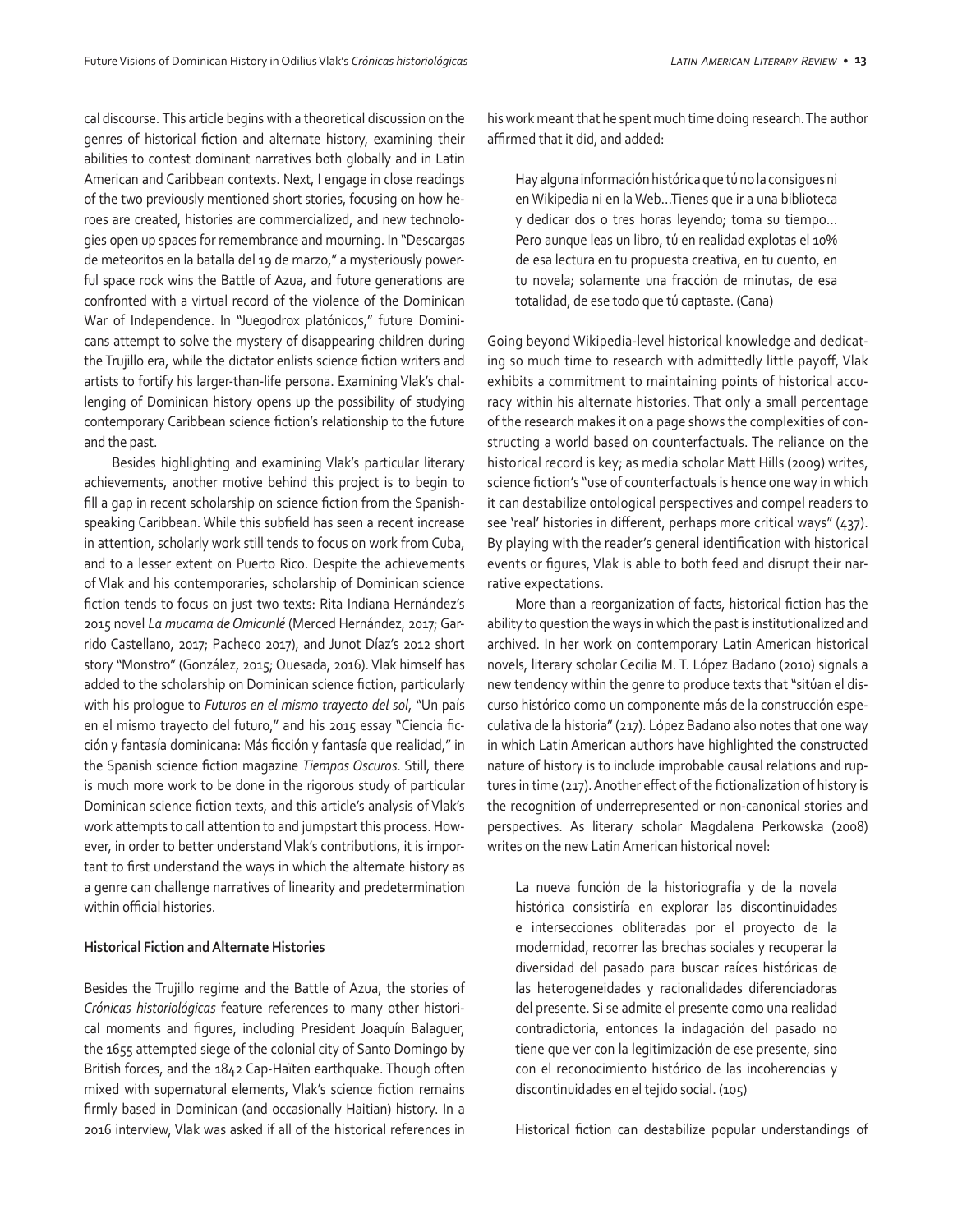how the present was created, thus questioning the narrative of linear progress put forth by the project of modernity.

Within the tradition of historical fiction from and about the Dominican Republic, the Trujillo and the *Trujillato* period have received by far the most literary and scholarly attention. Late 20<sup>th</sup> and early 21<sup>st</sup>-century representations of Trujillo by Dominican authors include Diógenes Valdez's *Retrato de dinosaurios en la era de Trujillo* (1997), Miguel Holguín Veras's *Juro que sabré vengarme* (1998), Marcio Veloz Maggiolo's *Uña y carne: Memorias de la virilidad* (1999), Efraim Castillo's *El personero* (1999), and Ángela Hernández's *Mudanza de los sentidos* (2004). This list is complemented by the works of Dominican-American authors, such as Julia Álvarez's *In the Time of Butterflies* (1994) and Junot Díaz's *The Brief, Wondrous Life of Oscar Wao* (2007), along with notable novels like *The Farming of Bones*  (1998) by Haitian-American author Edwidge Danticat and *La fiesta*  del chivo (2000) by Peruvian author Mario Vargas Llosa.<sup>2</sup> The authors that have fictionalized the Trujillo regime have had an important role in the contestation of Dominican history. As scholar Ignacio López-Calvo notes in *God and Trujillo: Literary and Cultural Representations of the Dominican Dictator* (2005), "The collective deconstruction of the working dynamics of Dominican history through the negation or affirmation of false national myths leads this group of authors to define, in different ways, the national psychology of the Dominican nation" (147). López-Calvo also comments that by recuperating and analyzing the authoritarian tactics laid out in these books, readers can see the parallels with similar actions carried out by current regimes and by transnational corporations. Studying Trujillo narratives allow for a closer look into not just the representations of man himself but also the mechanisms, institutions, and rhetorical structures built around him.

While *Crónicas historiológicas* attempts a similar destabilizing of the history as these historical novels, Vlak's incorporation of speculative and unreal elements positions the texts within the broadly-defined subfield of alternate history. There is much debate among literary scholars about how to classify different kinds of alternate histories, along with the place of other related or tangential practices of history bending, including the counterfactual history, the alternative history, and the uchronia.3 For instance, the speculative takes on history in Vlak's *Crónicas historiológicas* may best fit into the subcategory that Catherine Gallagher (2018) characterizes as "'secret' histories that purport to explain the hidden private stories behind the official explanations of historical events" (2). Despite disagreements on nomenclature, there is more consensus concerning the potential social and political effects of the genre, including its "ability to shed light upon the evolution of historical memory" (Rosenfeld 93), and how it "can be used to show various approaches to reading the historical record" (Stypczynski 464). Karen Helleckson, in *The Alternate History: Refiguring Historical Time* (2001), argues that alternate history can also counteract understandings of history as predetermined and uncontrollable, creating a feeling of historical and political agency among readers: "The alternate history posits a universe in which we are capable of acting and in which our actions have significance" (111). As a popular genre, alternate histories allow for a wider engagement with popular history and public memory.

Helleckson delves further into the ways in which alternate history can question more than just the historical record:

The alternate history as a genre speculates about such topics as the nature of time and linearity, the past's link to the present, the present's link to the future, and the role of individuals in the history-making process. Alternate histories question the nature of history and of causality; they question accepted notions of time and space; they rupture linear movement; and they make readers rethink their world and how it has become what it is. They are a critique of metaphors we use to discuss history. And they foreground the 'constructedness' of history and the role narrative plays in this construction. (4)

While Helleckson and others have often classified different types of alternate histories based on the outcomes of the historical changes, there is little evidence in Vlak's alternate histories that anything has changed in the present. In the stories studied in this article, the meteorite used in the Battle of Azua does not change the outcome of the Dominican War of Independence, nor does Trujillo's funding of a department for speculative propaganda greatly affect the duration or intensity of his reign. This article posits that these facts make the collection less of a statement about the particular historical figures mentioned and more of a commentary on the way that history is constructed and remembered. Alternate histories like *Crónicas historiológicas* that eschew traditional cause-and-effect patterns question the linear histories that often privilege a supposed narrative clarity over diverse perspectives.

The recent increase in scholarship about Latin American and Caribbean science fiction has also seen a rise in scholarly attention given to alternate histories or uchronia from those regions. For example, Brian Price (2018) has investigated the role of uchronia and steampunk in the work of Mexican author Bernardo Fernández, while Kaitlin R. Sommerfeld and Juan C. Toledano (2015) have collaborated on a study of collective memory and dictatorship in Chilean science fiction. In his study of Argentine alternate histories, Luis Pestrani (2017) writes, "La ucronía es, como buena parte de la mayor ciencia ficción, narrativa especulativa que se afianza en un cambio conceptual—en este caso un punto de divergencia—para reflexionar sobre sus consecuencia sobre el hombre y la sociedad" (427). In the Caribbean, Javier de la Torre Rodríguez's article "En busca de la ucronía perdida" (2012) cites Cuban texts like F. Mond's ¿*Dónde está mi Habana?* (1985) and Erick Mota's *Habana Underguater* (2010) in calling the alternate history "uno de los subgéneros más complejos y transgresores dentro de la ciencia ficción" (8). Yolanda Arroyo's article "Ucronías y un paralelo entre el fenómeno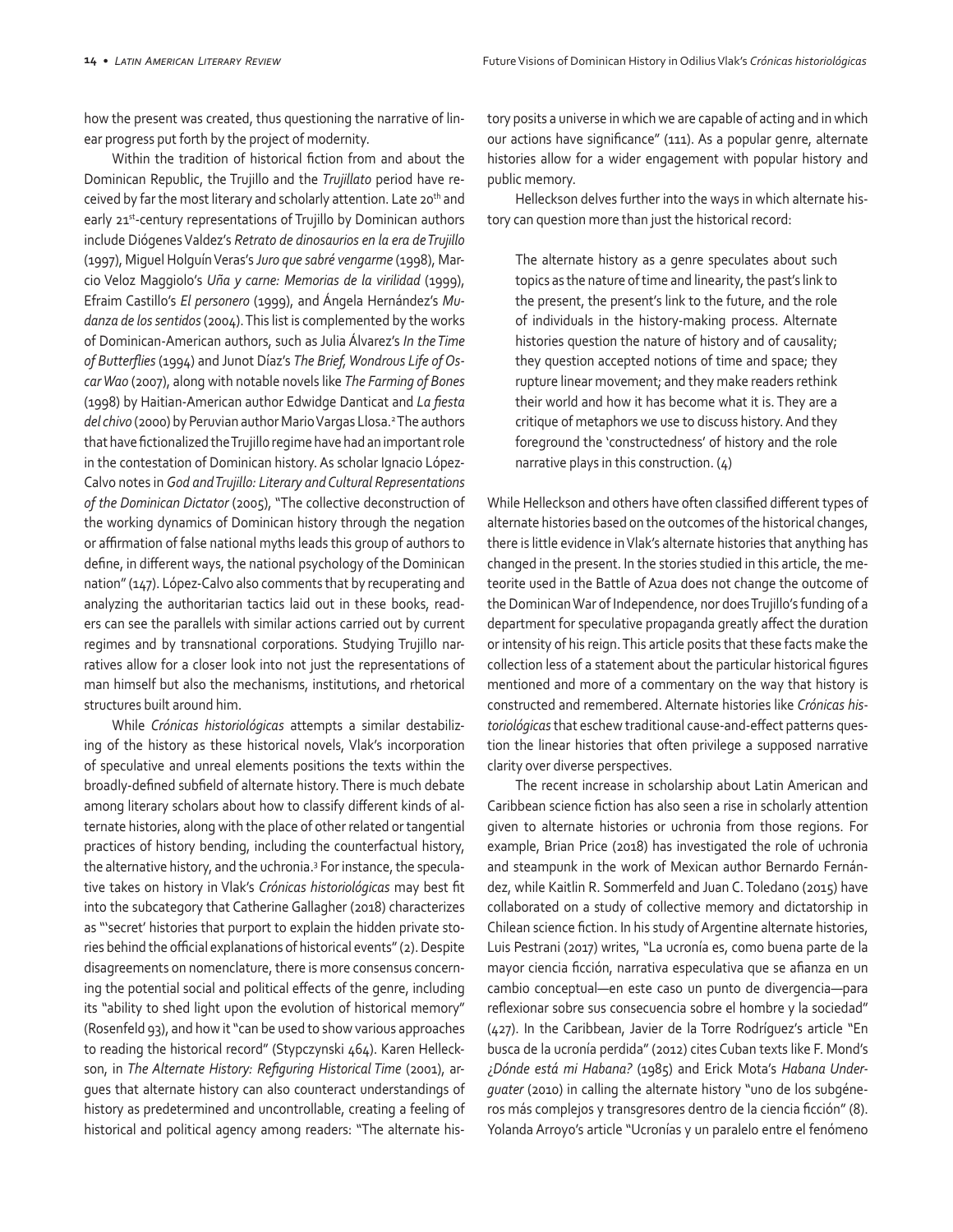*Seva* y *el Código Da Vinci*" (2008) highlights the twisting of history in Luis López Nieves's story "Seva" (1983): "Fue creada a partir de un hecho histórico que llenaba de inconformidad a un sector dentro del cual se identificaba el autor, por lo que se dio una torcedura a la historia y se creó el rellenado en prosa epistolar" (34). As previously mentioned, this rise in scholarly work on Latin American and Caribbean speculative literature has largely ignored the Dominican Republic; studying Vlak's *Crónicas historiológicas* offers insight into how alternate history dialogues with the historical record within a specifically Dominican context.

#### **Virtual Histories and Public Empathy**

"Descargas de meteoritos en la batalla de 19 de marzo," opens in the year 2144 with Luís and Blaise, two *psientíficos* tasked with creating a virtual representation of the 1844 Battle of Azua, the first major battle of the Dominican War of Independence. In their conversations about their research and in their official presentation to the public, the narrative of the battle centers on the powerful meteorite that hit the island, was found and cared for by the Taíno people, and eventually allowed an outmatched Dominican side to defeat the larger Haitian army. According to the researchers, the first known account of the meteorite appeared in the writings of Hernán Cortés, who they also claim carried out his expedition through the Aztec kingdom looking not for gold but in search of a power similar to that of the space rock. Confusing history and fiction further, the researchers cite actual lines from Christopher Columbus's writings as proof that he also came across the meteorite in his journeys: "Igualmente la mayor parte de los caciques tiene tres piedras, a las cuales ellos y su pueblo muestra gran devoción" (16). This twisting of a historical text highlights the facility with which archival documents can be manipulated and taken out of context. Other historical figures mentioned in the winding lineage of the meteorite include: Diego Velázquez, colonial founder of Azua and first governor of Cuba; Nicolás de Ovando, the colonial administrator known for his cruel slaughter of the Taíno people; Dominican writer and philosopher Antonio Sánchez Valverde; and Emilio Prud'Homme, author of the lyrics of the Dominican National Anthem. Vlak mixes factual elements into this fictional historical record; for example, Prud'Homme was in fact forced to rewrite his anthem lyrics, though not because the original version contained references to a magical meteorite. The interconnections between these references and fantastical details force the reader to question how historical narratives are written and consumed.

Just as Vlak's historical counterfactuals are firmly based in fact, his imagined future of Santo Domingo includes specific geographic details. This follows Barney Warf's (2002) assertion that "alternative histories are inherently geographical, just as all histories, 'real' or otherwise, unfold spatially, for different temporal trajectories produce different maps of human behavior" (32). In explaining the transformation of the city and the area that was once the malecón,

Vlak writes, "del 2075 al 2105, toda el área que se extendía desde la desembocadura del Río Ozama hasta la Playa de Manresa, fue suprimida…La antigua frontera sur de la ciudad clásica, delimitada por la avenida George Washington, era ahora parte de sus dominios internos" (26). This redrawing of the city and coastline, a literal expansion of Dominican territory, highlights science fiction's capacity to imagine futures that go beyond natural and political borders. The vertical urban geography has also been transformed by the *Torre de Transmisión Ionográfica Tridimensional*, the new tallest building in Santo Domingo. The tower is part of a government complex that extends past the old coastline and is bordered by two present-day markers along the malecón: the monument to Antonio de Montesinos, who was known for speaking out against the abuse of the indigenous population in colonial Hipaniola; and the Obelisco Macho, originally built to commemorate the city's transition from Santo Domingo to Ciudad de Trujillo in 1935, but later repurposed as a monument to the anti-Trujillo resistance. This future geography's connection to the past is noted in the story as Blaise contemplates the 22<sup>nd</sup>-century urban landscape, "y lo hacía con unos ojos físicos ubicados en el presente, pero con una mirada que deslizaba hacia el pasado a bordo de la máquina de tiempo de un sueño despierto" (25). The reshaping of the city and the preservation or transformation of certain monuments reflects this future's relationship to the history of Santo Domingo.

The reasoning behind these geographic expansions gives insight into the ruling paradigms of this future world: "El cambio no se basó en una necesidad práctica de la superpoblación, sino en la fiebre esteticista que se apoderó de los cerebros de todos los líderes locales de la *Mitotecnocracia* mundial desde la segunda mitad del siglo XXI" (26). The goal of the Dominican mythotechnocratic leaders is to make Santo Domingo into an international center of design and information, "en el cual el mismo sol tuviera que detenerse a ofrendarle su admiración" (26). This future world extrapolates on the current obsession with and rapid trajectory of technological advancement, while also imagining a return to mythological or speculative arts and knowledge. The previously mentioned tower is a government building that houses institutions dedicated to issues of *Realismo Fantástico*: "cuyo meta era diseñar un presente salido de las mentes que piensan en el futuro y rescatar los elementos míticos del material histórico registrado" (27). This aim materializes in various projects, including the nurturing of those with exceptional minds and auras, along with a euthanasia program dedicated to safeguarding "*lo Bueno, lo Bello y lo Verdadero*" (27). These intersections between morality, design, and truth help the reader understand some of the dominant values of this future world and those who inhabit it, along with the context within which those people look back at history.

Just as it has affected the fields of civic governance, neurology, and architectural design, mythotechnocracy has transformed the ways in which history is studied. As part of the Academy of Historiology, Luis and Blaise are tasked with creating virtual representa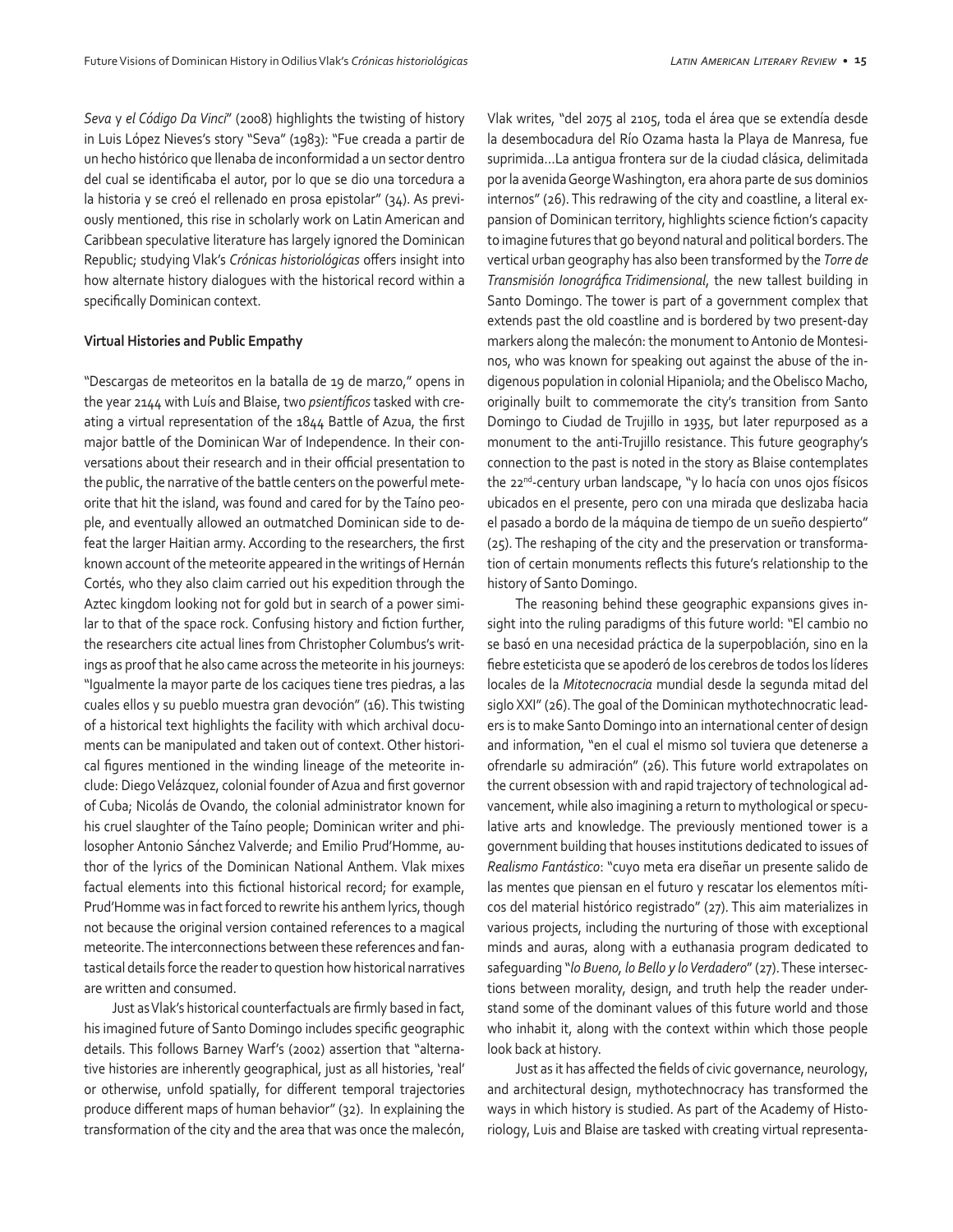tion of the battle for the videogame series *Mitos Patrios* that incorporates "los aspectos mitológicos, legendarios o paranormales… que son deshechados en la version official de la Academia de Historia y su juego *Historias Patrias*" (15). The inclusion of mythological elements into the new historical record, beyond the mythotechnocratic glorification of such elements as a way to prove Dominican exceptionalism, can be connected to the nationalist project of authoring public memory. To further analyze this interaction between myth, memory, and nationalism, sociologist Duncan Bell (2003) introduces the concept of the "mythscape":

…the temporally and spatially extended discursive realm wherein the struggle for control of peoples' memories and the formation of nationalist myths is debated, contested and subverted incessantly. The mythscape is the page upon which the multiple and often conflicting nationalist narratives are (re)written; it is the perpetually mutating repository for the representation of the past for the purposes of the present. (66)

As a constantly-changing discursive space, the mythscape has the power to shape national histories, subsuming certain memories and privileging others (Bell 76). While Bell emphasizes the amorphous and contested nature of this space, the institutionalization and governing of the *Mitos Patrios* games in Vlak's story represent an official attempt to dominate public memory, thus highlighting the role of popular historical narratives in the consolidation and legitimization of state power.

Though much of this story's commentary on the future of Dominican history focuses on the content of Blaise and Luís's game, the form is equally intriguing. By creating an immersive virtual experience, participants have the opportunity to roam the battlefield, while cutaneous sensors allow them to feel some of the physical pains of warfare. Blaise refers to gameplay not as *acting as* historical figures, but as *being* them: "Por supuesto que he sido cada uno de esos personajes históricos…cuyos nombres brillan áureos en la memoria de la patria y también uno de esos héroes anónimos que *a pedrá limpia* rechazaron las huestes haitianas" (22). Similarly, Luís uses the verbs *ser* and *encarnar* to characterize the relationship between user and digital avatar, only once letting slip *fingir* in a way that would question the authenticity of the virtual experience. Both the *Mitos Patrios* and *Historias Patrias* series are meant to connect with users on an emotional or affective level. The success of this project becomes clear near the end of the public presentation: "El pavor avanzó como la peste en el ánimo de los decanos de la Academia de Historiología, y un trance petrificó los ojos de los espectadores del exterior. No fue diferente la reacción de cada uno de los que participaban en la batalla" (34). This transference of fear reflects what videogame researcher Brian Rejak (2007) has written about the future of virtual history simulations, that:

…it is easy to imagine that in the near future we will see games unite the attention to environments and action with equal focus on dramatic and emotional detail. At that point gaming may provide a complex reenactment of history that allows for emotional engagement and the potential for revision and reflection. (422)

While it is impressive that a videogame can imbue in virtual participants the same feelings that were experienced by those actually in the battle, this emphasis on emotional content over historical accuracy brings into question the motivation behind the large-scale official project to narrate Dominican history in this way.

The researchers present their work simultaneously to a panel at the Academy of Historiology and to the public, projected throughout the city from the tower. As an attempt to author popular memory, this involvement of the public suggests the difficulties of forcing a foundational history and mythology onto a nation; this project works much better if the people believe that they have a say in the matter. While this may appear as a democratization of history, Vlak's worldview is much more cynical about the reasons behind the involvement of the public. The Academy of Historiology and its partner, the computing company RVH3.D, seek approval of the historical and mythological aspects of the presentation for economic and political purposes: "La reacción positiva de los ciudadanos era la señal de que los aspectos fantásticos rescatados de tal trozo de historia sería rentables para la compañía y funcionales para el mantenimiento de la conciencia histórica nacional." (29). While other mythotechnocratic projects seek to exalt platonic ideals of beauty and truth, the recreation of history is more concerned with functionality and profitability. Also, the Academy can only sign off on this latest representation of the Battle of Azua "si los dominicanos quedaban impresionados por las imágenes recreadas de la investigación" (29). This wording suggests that the Dominican people can be swayed by the visual effects presented by the project, with less attention given to the historical content of the game. The push for consensus surrounding this project leads to the real reason behind the investment in this sort of historical research: "Todo para enganchar al terruño patrio las mentes de las nuevas generaciones: integrantes de una juventud terrícola cada vez más identificada con la historia que los pioneros espaciales…y no con la de sus respectivos países o planeta local." (29). Fearing the loss of a connection to Dominican history, and thus a loss of loyalty to Dominican nationalism, the game represents a desperate attempt by the authorities to preserve their own place in the nation's future.

As history and myth can both be contested discursive spaces, the presentation of the game has consequences outside of the official political aims. One such effect is the rediscovery and reincorporation of bits of language from Dominican slang now lost in this future world. While watching nanobots work in his laboratory, Blaise thinks to himself, "*En ese infierno atómico ciertamente la cosa debe picar más que el sol de las doce,*" a phrase that the narrator char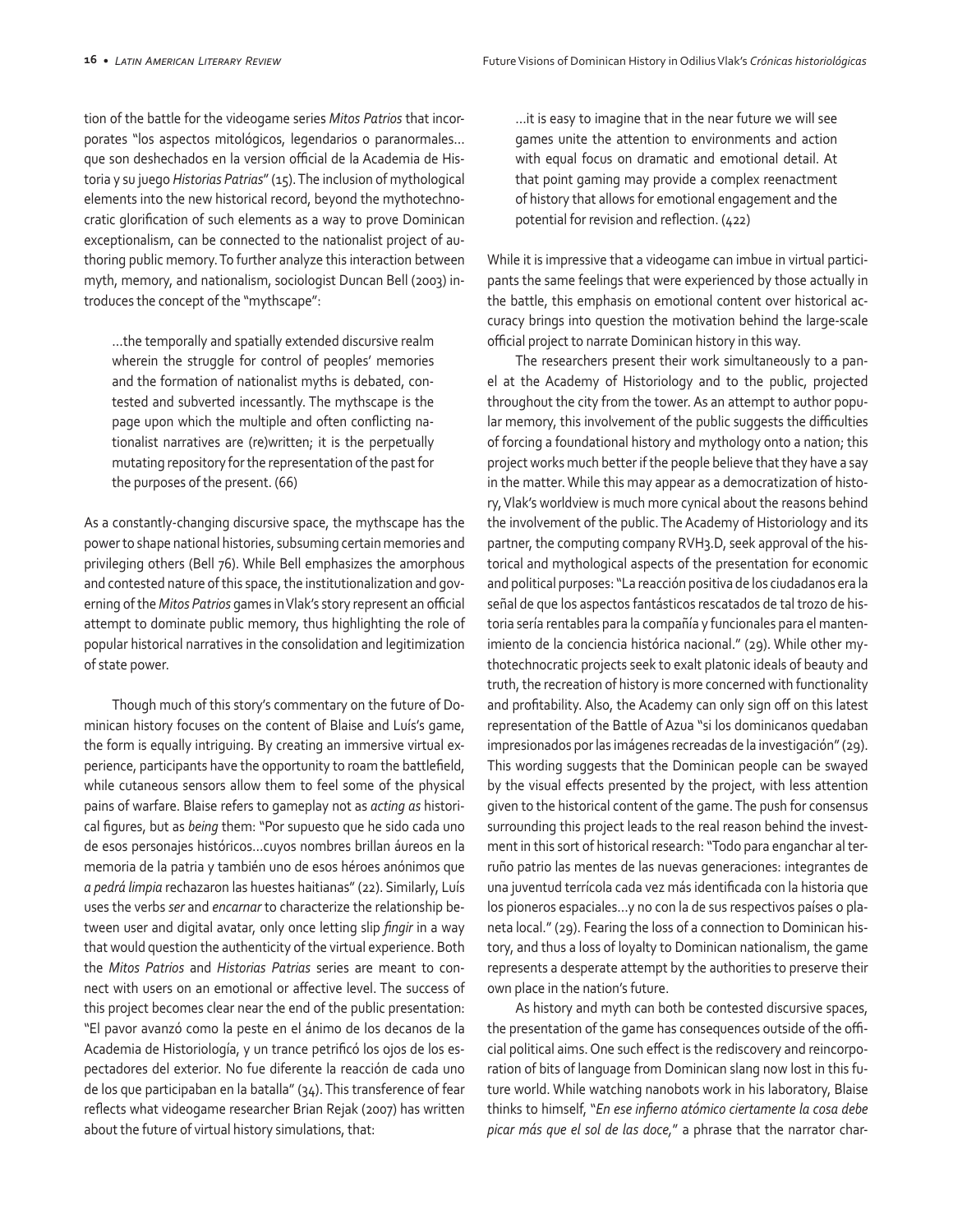acterizes as an "atavismo lingüístico" (10). Luís later apologizes to Blaise for using the term "*compái galipote,*" which he claims to have picked up from on the virtual reality games (12). While this could be seen as an extension of the official project of reinforcing Dominican identity, Luis's apologies for using such words suggests that historic slang is not respected within mythtechnocratic cultural hierarchies. The best example of this is when Luís, upon explaining a discovery to Blaise, says "¡Capicua!!!...perdón, ¡Eureka! De nuevo mis disculpas" (23). In his enthusiasm, Luís shouts a term often used to end a game of dominoes. By apologizing and replacing it with an interjection popularly associated with the Greek mathematician Archimedes, the reader is given insight into what aspects of Dominican culture are privileged in this future world. Still, these restrictions cannot stop the evolution of language through popular use which, along with references to traditional foods like *mangú* and *sancocho*, show the game's ability to propagate historical cultural markers that don't necessarily align with the official objectives of this government project.

The appearance of historical empathy represents an even more radical example of an unexpected effect of the game that goes against its original nationalist objectives. While it was already mentioned that public can experience the pains of battle and forge emotional connections with the virtual representation, there is a surprising moment during Luís and Blaise's presentation in which the audience begins to feel compassion for the fallen soldiers of the Haitian army. Upon seeing the Haitian side brutally killed by the cosmic powers of the meteorite, both the game and those watching pause. Vlak writes:

Sin haber sido programado, a las víctimas haitianas de la Batalla del 19 de Marzo de 1844, les fue dedicada, de manera póstuma, un minuto de tiempo subjetivo de silencio en su honor…trescientos años de su muerte. Pues una vez finalizada la proyección…todo el mundo se quedó mirando hacia el espacio exterior con ojos encandilados. (35)

Unlike the earlier fear felt for the Dominican side, this moment recognizes Haitian suffering and offers users an unexpected space to mourn and reflect. *Antihaitianismo* has long been a part of official Dominican nationalism, from the end of the Haitian Revolution in 1804, through Trujillo's anti-Haitian policies and violent actions, to the more recent deportations of Dominicans of Haitian descent.<sup>4</sup> However, the stigma toward Haiti and Haitians is not merely a Dominican phenomenon. As scholar Silvio Torres-Saillant has argued, *antihaitianismo* was originally an international construct coopted by the Dominican elite for its political utility:

La elite dominicana heredó el antihaitianismo de las grandes potencias que regentaban el orden mundial al cual aspiraba entrar el recién nacido país…el antihaitianismo puede dar la impresión de ser nativo de la sociedad dominicana, congénito con la nacionalidad, pero es más bien una importación que adquiere importancia política y por ello sobrevive. (Oliva 207)

By understanding *antihaitianismo* as an oppressive global collusion, the restaging of the Battle of Azua and the public's momentary empathy toward the suffering Haitians take on added significance. Not only does this fleeting solidarity go against official Dominican nationalisms, it also separates them from larger political, economic, and cultural structures based on racism and xenophobia.

As to not overstate the subversive potential of this virtual game, the story ends with a more cynical look at this historical reinterpretation, with Luís referring to the project as the successful construction of "material para la creación de pan y circo destinado al consumo masivo" (37). The researcher points out that such institutionalized historical narratives are meant to distract the public from other issues, along with turning a profit. In this view, Blaise and Luís are participants in the coopting of academic work by economic and governing interests. This perspective also reshapes the function of the speculative elements in this alternative history, turning the magical meteorite into a mere diversion. Still, the fact that public reaction can diverge from the nationalist project, along with Vlak's muddling of the historical record, suggests that both history and myth should continue to be discursive spaces full of negotiation and reinterpretation in the future.

#### **Speculative Propaganda and Rhetorical Legacies**

While "Descargas de meteoritos en la batalla de 19 de marzo" offers a more overt speculation on the future of history, "Juegodrox platónicos" deals with the place of speculative fiction within the historical record. The story is set sometime in the 2180s, and follows Norberto Deschamps, "encargado de la Diplomacia Solar de la colonia de voluntarios dominicanos en la luna Titán del planeta Saturno" (197). This Dominican Colony on Titan is part of an attempt by Caribbean and Central American powers to recreate those regions in space; Norberto is said to not enjoy leaving the "pequeño paraíso de bondades tropicales ajo las curvas del domo cristalino que albergaba el asiento del bloque de los países de Centroamérica y el Caribe—CARIvidencia Espacial" (197). The imagining of such a community suggests that not only do these countries now have the collective resources to finance such an exhibition, but also that conditions on Earth may have reached a point that such explorations are necessary. In the story, Norberto has been tasked with studying and deciphering a polygonal object that has found its way to the colonies. Once it is found that there are Dominican children born in the 1930s living inside each object, it becomes Norberto's job to figure out how they traveled through time. The story also has a parallel narrative, following Manuel Eusebio Navarro, a science fiction writer who wrote propaganda during the Trujillo regime, and who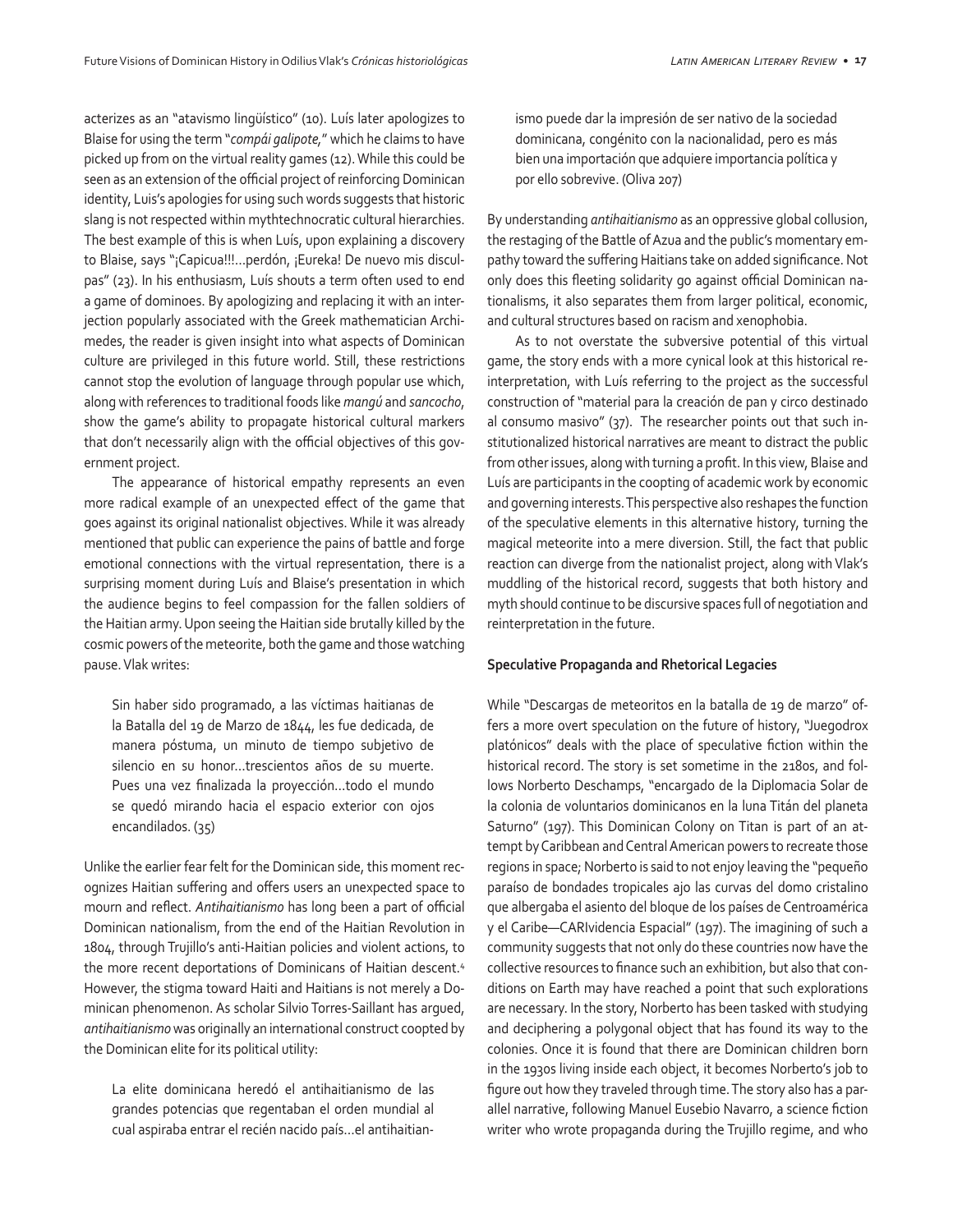at that time was tasked with investigating the unexplainable disappearances of several children. Along with demonstrating the utility of science fiction for opening up new perspectives and possibilities, this alternate history suggests that the way history is written now can affect the ways in which technologies are coded and constructed in the future.

While much of the focus is put on the future of history and technology, the story also offers insight into a possible future of what it means to be Dominican. More than a diaspora, the Dominican colony on Titan represents an official and coordinated project to expand the Dominican Republic even beyond planetary boundaries. Though seemingly a forward-thinking project, this type of terraformation is intrinsically connected to history. As Chris Pak (2016) writes, "Terraforming narratives are preoccupied with the problem of creating a new human history that can escape, resolve or transcend the failures of the past" (205). This sort of worldbuilding is itself a way to create an alternate Dominican history. The setting also destabilizes what it means to be Dominican in the future, or alternatively highlights the lack of stability in such identities at any time. Norberto refers to his "condición de dominicano" (198-9), but upon returning to Santo Domingo contemplates his "doble identidad como terrícola y como dominicano" (244). Still, the children found within the mysterious objects are quickly identified as Dominican: "Las investigaciones posteriores revelaron que cada uno de los niños era de origen dominicano…Según la contundente cláusula final del reporte científico, los niños nacieron a principio del generalísimo Rafael Leónidas Trujillo Molina, en la década treinta del Siglo XX" (199). However, it is also noted that their particular genetic structure is no longer found in nature: "eran humanos naturales hasta en el último átomo de su organismo; sin modificación genética a nivel embrionario o nanobots reguladores de los ciclos vitales de sus células" (200). While it was possible to genetically identify the children as Dominican, they no longer bare genetic resemblance to future, modified Dominicans like Norberto. The use of alternate history in "Juegodrox platónicos" suggests that biological lineages can been replaced by shared historical trauma.

Just as the creation of mytho-historical videogames in the previous story was meant as a way to control national memory, Manuel's storyline shows the role that speculative fiction can play in authoritarian propaganda. Manuel, who writes under the pseudonym Orvuz Nasklit, works for the fictional "visionaria misión del Departamento para la Propaganda Futurista del Régimen del Benefactor de la Patria, adscrito al Ministerio de Educación" (203). Vlak once again cites actual events to ground his alternate history, citing the 1930 Hurricane San Zenon that destroyed Santo Domingo as the starting point for Trujillo's interest in science fiction. As Manuel explains:

Nadie dudó de que el Generalísimo estaba transformando la fisonomía propia de la Edad de Piedra de la ciudad en un augurio de concreto, acero y cristal de los que sería el futuro; hecho que había que celebrarlo con una parafernalia propagandística cuyas desbordantes visiones estuviesen un paso más Adelante del futuro mismo. ¿Y que mejor modelo para construirlo que el futuro que estaba siendo inventado en las revistas pulp de la época? (203)

Recognizing science fiction's ability to speculate on technological advancements and the future of modernity, Trujillo manipulates it to disseminate his vision for a new Dominican Republic, while also glossing over the violent means by which such a project would be realized. In Vlak's story, Trujillo literally uses science fiction to paint over the past, commissioning murals by illustrator Frank R. Paul to cover his new buildings. As his part of the project, Manuel began to write the *Aventuras en el Futuro Trujillista*, starring *El Jefe del Tiempo*, "un héroe viajero del tiempo que se aparecía en cualquier época pasada o futuro en la que su país lo pudiera necesitar" (204). In a meeting about the missing children, Trujillo is so proud of his timetraveling character that he suggests that Manuel's books be sent to the Dominican troops at Cayo Confites. Science fiction motifs are manipulated to both promote a nationalist discourse and stoke the dictator's ego.

In Vlak's story, while Trujillo is amused by these supernatural powers, he is sure to assert that he is not the larger-than-life figure that appears in Manuel's stories. On the kidnappings, he says, "Esos problemas no los puede resolver el personaje de sus historias futuristas, El Jefe Trujillo, sino el Trujillo de carne y hueso que usted tiene en frente" (207). While it may seem obvious that Trujillo did not in fact have superpowers, some have argued that part of the authoritarian's cultural dominance stemmed from his representation as an almost mythical figure. As Lauren Derby writes in *The Dictator's Seduction: Politics and the Popular Imagination in the Era of Trujillo* (2009):

As Trujillo's inner sanctum became a virtual secret society, the veil of invisibility appeared to augment the powers within, as the "milling of the pretense and reputation of secrecy" made the secrets appear to grow in force as well as form. "Secretism" thus generated popular narratives about the occult and even magical powers of the ubiquitous yet invisible inner circle—such as the stories about Trujillo's "animal magnificence," about his never sweating, and about the evil glass eye of his right-hand man, Anselmo Paulino. People knew that Trujillo was up to something, but they did not always know exactly what. (4)

While Derby is referring to the creation of a symbolic superhuman Trujillo, Vlak's story takes that same goal and turns it into an official project. Seeing Trujillo revel in the accomplishments of his science fiction alter ego suggests a sort of human insecurity to which he would never admit. Also, despite the fact that much of "Juegodrox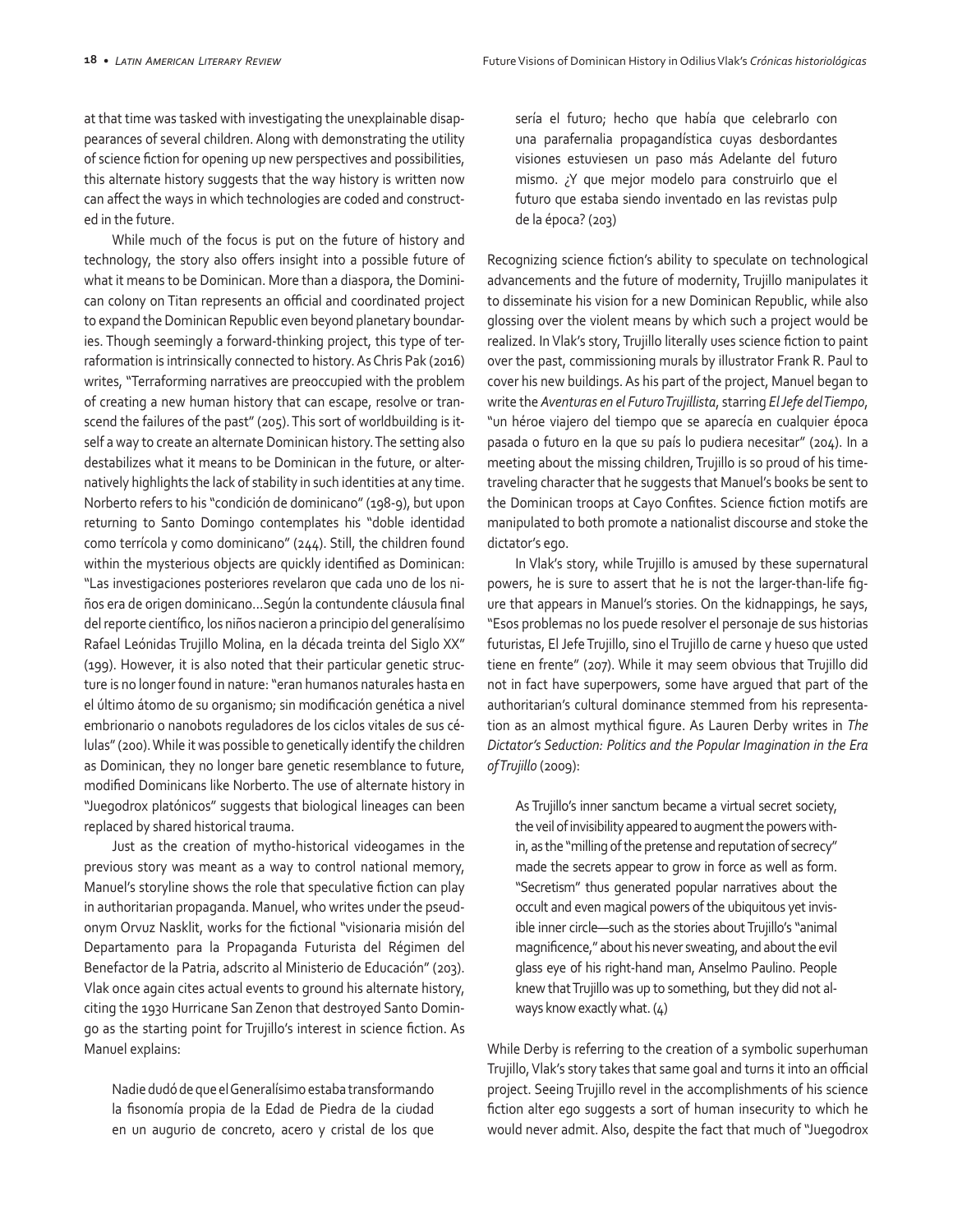platónicos" is set in the Trujillo era, the dictator's presence is limited to a single meeting. This decentering of Trujillo allows for a clearer view of the mechanizations and institutions through which he accumulated power. Like the Trujillo narratives mentioned earlier, Vlak demystifies the dictator and puts into question how the history of his reign is recorded and remembered.

Manuel, along with real-life Dominican folklorist Edna Garrido de Boggs, were invited to the meeting because conventional thinking had been unable to account for the disappearances. The writer uses the opportunity and audience with Trujillo to promote the usefulness of science fiction beyond propaganda. Manuel is convinced that the kidnappings are actually alien abductions: "Mi opinión…es que miremos hacia arriba. Observemos el cielo, pues es casi seguro que en él está la respuesta de esta desapariciones…Mi General, estoy casi seguro de que dichas desapariciones de deben a incursiones de naves extraterrestres en nuestro suelo" (206-7). But more than just as a way to solve the case, Manuel makes the case that science fiction allows one to understand the world from different perspectives. He says, "Estamos frente a un fenómeno único y misterioso; uno que requiere de una facultad que ha estado gritando a todo pulmón en nuestro interior: la imaginación. Su naturaleza fantástica necesita ser abordada con una actitud abierta a las explicaciones fantásticas" (206). By stoking the imagination of its audience, science fiction provides the vocabulary for analyzing a questioning situations from new angles. This conflicts with the original aims of Trujillo's speculative propaganda, which seeks to offer easy answers and distract the public with promises of an advanced, more comfortable daily life. More insight into the innovative potential of Manuel's science fiction arrives later in the story, as Norberto and his colleague Blaise notice that the author successfully predicted the DNAs double helix structure in a story written years before its formal discovery by Watson and Crick (231).

Other than the more abstract function of offering new perspectives, both Manuel and Norberto suggest that science fiction can be used for filling in gaps in the official historical record. While defending his idea that the kidnappings were alien abductions, Manuel brings up the supposed alien landing Roswell, New Mexico in 1947, saying that there was "información que los gobiernos so cuidan muy bien de que no llegue a oídos del público y que solo los lectores de literatura especulativa se enteran a través de una historia supuestamente imaginativa" (215). Centuries later, as Norberto and Blaise attempt to understand how the Dominican children traveled into the future, Manuel's story "El Ataque de los Juegos Alienígenas" becomes a primary resource. While not all the details in Manuel's text were accurate, he was able to hone in on the sentiment of the time period:

Había codificado alguna información muy seria en esa historia; la atmósfera que se sentía al leerla era verdaderamente magnética, como si el autor hubiese forzado a sí mismo a dejar por escrito una experiencia

que le espantaba, aunque fuera a través de una historia imaginativa; se sentía la urgencia de un alma abrumada por el fardo pesado de una siniestra revelación y su esperanza en las mentes del futuro. (229)

Beyond these atmospheric concerns, Manuel's story also pointed the futuristic scientists in the direction of two important aspects of the mystery: platonic solids and the children's game hopscotch. While thankful for this resource, the researchers are still surprised by the fact that Manuel chose to communicate them in the form of science fiction. They ask, "¿Acaso descubrió algo demasiado peligroso como para revelarlo a través de un género ordinario de divulgación como el ensayo?" (231). This suggests that another benefit of telling bits of history through speculative fiction is the ability to navigate political censorship. When labeled as a short story, Manuel's text is able to get closer to the truth behind the abductions, without raising suspicions at the propaganda office. Highlighting the importance of Manuel's story in future historical and scientific research promotes the idea that historians and readers should be open to a wider variety of texts, including literary ones, in order to get a more complete understanding of an era.

Norberto's investigation, aided by Manuel's story, led him to reexamine the genetic structures of the abducted children: "Se descubrieron algunas anomalías inexplicables en la codificación de su información genética…Era como si se hubiese robado alguna información específica de su ADN" (225). This discovery, along with Manuel's reference to platonic solids, leads Norberto to investigate the cyberspace community *El Eón de Platón*. Instead of the interactive virtual reality experience like the *Mitos Patrios* game, Norborto is confronted with an AI names Timeo, programmed to be concerned with future survival. Timeo explains, "La clave de nuestra supervivencia como especie está en el desarrollo de una flexibilidad en nuestro genoma para asimilar genes de otras especies" (238). The AIs use of the terminology "our survival as a species" expands the possibilities for this world's vision for future of humanity, as that collective could refer to humankind, or a sort of human-computer hybrid. Timeo admits to using the hopscotch game to capture Dominican children in the 1940s, a detail found in Manuel's story, and to mine their genetic material. The AI explains that the Dominican Republic's history of genetic mixing made these children the perfect sources of raw material for the survival project. "La composición genética del pueblo dominicano fue la solución a nuestro problema, ya que en ella yacía la respuesta a nuestra búsqueda de un ejemplo orgánico natural que no obstante siendo fruto de la mezcla genética sobrevivió como una variedad poderosa de la especie" (240). While dealing with artificial intelligence and time travel, this futuristic plan relies on timeless horrors of resource exploitation and colonial violence.

While the kidnapping of children by an AI initially appears like the reiteration of the classic science fiction trope of machines rebelling against their human creators, Timeo's justification for the kidnappings brings Vlak's story back to its critique of history. In explain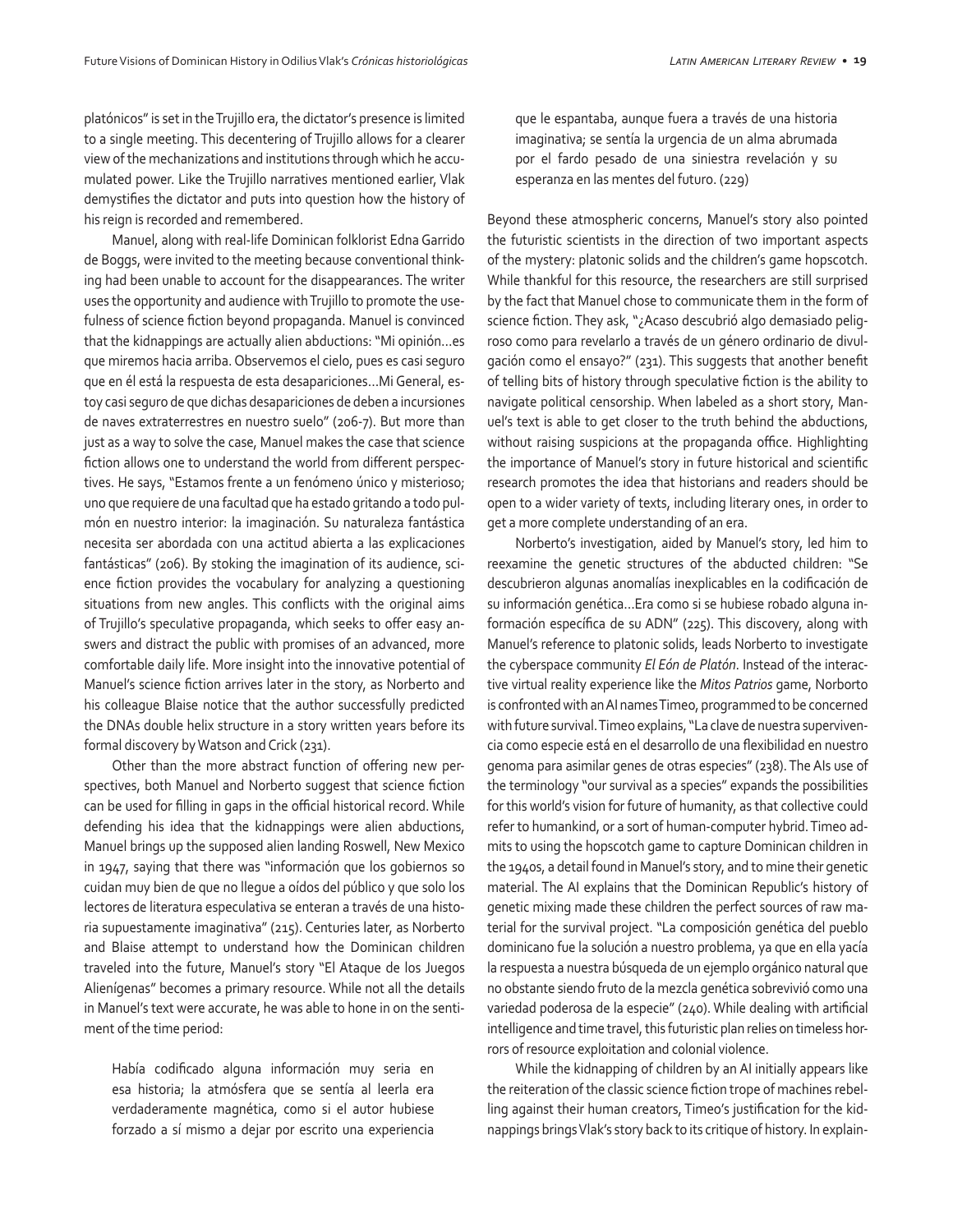ing to Norberto the exceptional nature of the Dominican genome, the AI outlines the country's history of genetic mixing:

El descubrimiento aparentemente fortuito del Nuevo Mundo y sus razas indígenas; su conquista y colonización por los europeos; la integración en el proceso de construcción de los nuevos pueblos de otros elementos raciales como el africano, dieron como resultado, especialmente en el Caribe, un Nuevo hombre que no solo era fruto de una mezcla de culturas diferentes, sino también de una mezcla genética diversa que, en el caso de los dominicanos, ostentaba una manifestación tan pintoresca que podía desafiar los matices del espectro electromagnético. (239)

This history erases the violences involved in this mixing; the discovery of the New World and Indigenous races are called "fortuitous," while African elements were "integrated" into the gene pool. The final product is not only described as "picturesque," but also granted supernatural powers. This exoticization of the Dominican children is used to validate violent kidnappings and is based on a record that glorifies nationalist discourse rather than interrogate historical truths. As this historical vision was uploaded to the AI by human programmers, Vlak's story speculates on the wide-ranging consequences that such histories can have in other fields, including science and technology. The erasure of past violences allows for the historical justification of similar dehumanization in the present and future. By speculating on how such erasures could be programed into futuristic technologies, "Juegodrox platónicos" suggests that such historical erasures can infiltrate all types of language and coding. The future of history is thus positioned as inseparable from the futures of writing and technology.

## **Conclusions**

In its futuristic recreation of the Battle of Azua, "Descargas de meteoritos en la batalla del 19 de marzo" speculates on what the act of recording history might become. The overt inclusion of mythic elements points to a political project that asserts the state's role as the primary author of public memory. The keeping and dissemination of national histories is understood as both a move to consolidate power and a source of profit. The commercialization of history is disguised as democratization; by converting a historical narrative into a videogame, the user receives the allusion of agency, even though the narrative is just as proscribed as in a traditional text. Whether or not the project lives of to its participatory and inclusive rhetoric, both the virtual reality aspect and the mythological additions to the historical record represent an effort to have citizens *feel* a history instead of learning it. While this may be successful in harnessing a nationalist sympathy, Vlak's story also suggests an involuntary empathy for the opposing side as an unintended consequence. As with alternative history in general, this twist highlights the fact that no historical records are final or uncontested.

Though not as explicitly concerned with the creation of history as the previous story mentioned in this article, Vlak's "Juegodrox platónicos" demonstrates the ambiguous place of speculative fictions within historical narratives. On the one hand, the story shows Trujillo leaning on science fiction motifs of heroism and modernity to cover up the violences of his regime; on the other, Manuel's background in science fiction allowed him to get much closer to the real cause of the kidnappings than any of his closed-minded colleagues, and his story was eventually considered an invaluable part of the historic record. Not only does this story ask readers to recognize the connections between history, speculative fiction, and propaganda, it also suggests that these rhetorical tools are but few of many within a system based on language and code. If historical violences can be erased from the historical record, then dangerous structures can be coded into our future technologies. Written histories and science fictions are equally useful at exposing or combatting inequalities as they are at promoting or reinforcing them. Writing alternate histories thus represents more than an academic experiment, but a chance to challenge the narrative structures that make future oppressions possible.

#### **NOTES**

1 The 2017 version of *Crónicas historiológicas*, published by Disonante, is the latest and most elaborate version of this collection. Two shorter versions of the collection were also published in 2014: *Crónicas de Ouroboros* by La Secta de los Perros, and the ebook *Crónicas historiológicas* by Alfa Eridiani. This article will refer to the 2017 version, as the added stories give a more complete view of Vlak's engagement with Dominican history.

2 The list of recent scholarly work on Trujillo and *trujillato* narratives is extensive, and includes: Bruni (2002); Rich (2002); López-Calvo (2005); Gallego Cuiñas and Efraín (2008); Lifshey (2008); Caminero-Santangelo (2009); Hickman (2009); Segura Rico (2009); Schlote (2010); Sepulveda (2013); Serrata (2016).

<sup>3</sup> For more on these debates, see Helleckson (2001) and Gallagher (2018).

4 See Tavernier (2010) for more on the history of cultural and political *antihaitianismo* in the Dominican Republic.